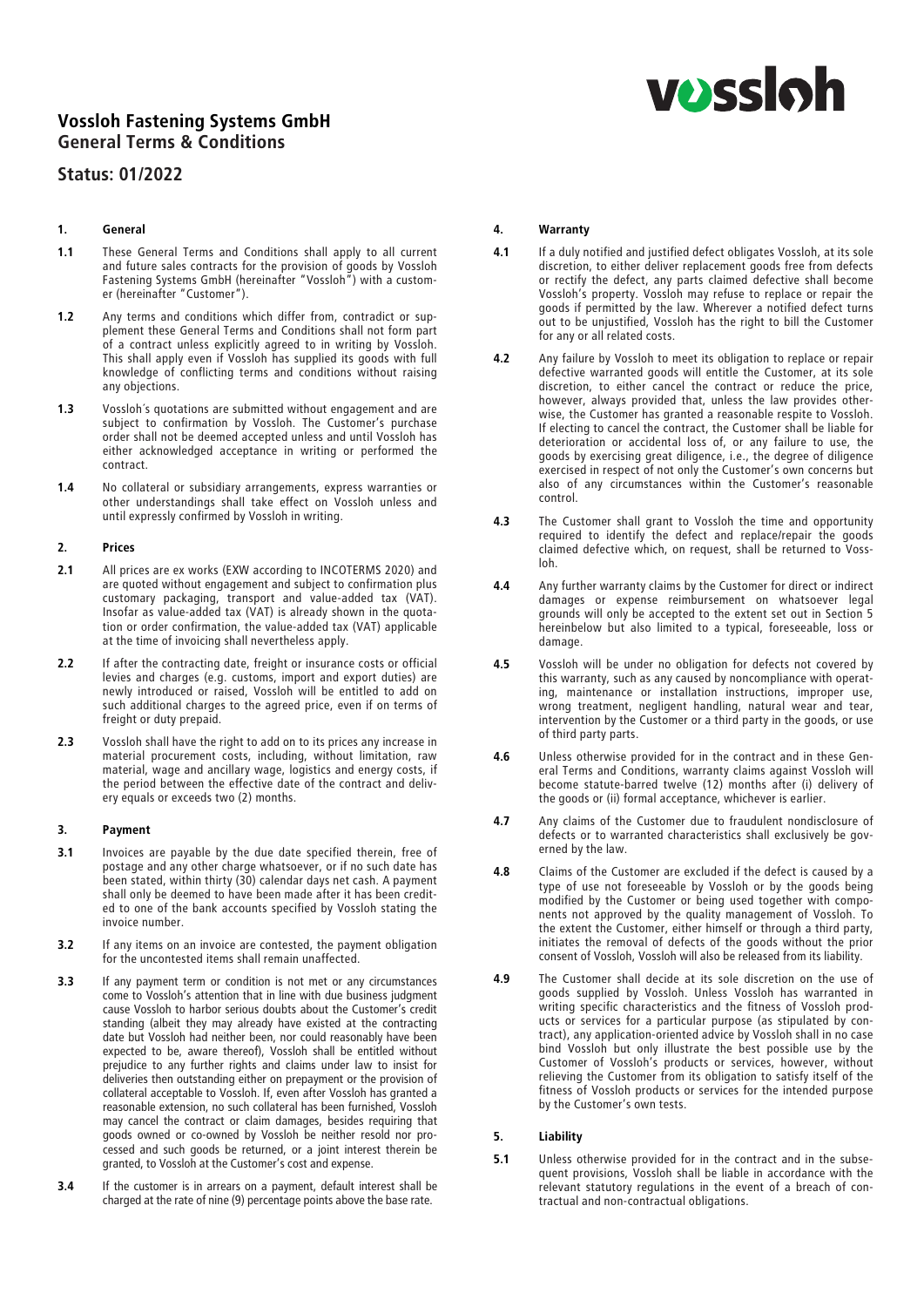# **VOSS**Oh

#### - 2 - Vossloh Fastening Systems GmbH - General Terms & Conditions

5.2 In terms of fault-based liability, Vossloh shall be liable in cases of willful intent and gross negligence. Subject to the limitations of legal liability, Vossloh shall only be liable in the event of ordinary negligence, notwithstanding a less stringent standard of liability in accordance with the statutory regulations, e.g. for a duty of care within own affairs, for

(a) losses caused by death, personal injury or damage to health, (b) losses caused by a breach of a material contractual obligation, i.e. obligations the fulfillment of which forms the basis for the proper execution of the contract and the observance of which the other contractual party regularly relies and may rely on; in such cases, Vossloh's liability is limited to the compensation of foreseeable and typically occurring losses.

- 5.3 The limitations of liability derived from Section 5.1 and Section 5.2 shall also apply in the event of breach of obligations by or in favor of Vossloh's boards, other corporate bodies, officers, employees, and other agents as well as any other person whose fault Vossloh is accountable for according to statutory regulations. The do also not apply if Vossloh is held liable under the Product Liability Law, certain characteristics have expressly been warranted, or a defect has been fraudulently concealed.
- 5.4 All claims for damages and reimbursement of expenses against Vossloh will become statute-barred twelve (12) months after delivery or formal acceptance of the goods, in the case of liability in tort as from the date at which the Customer has first been, or due to gross negligence has failed to become, aware of either the basis for the claim or the person to be held liable. Claims for damages of the Customer under Section 5.2 sentence 1 and sentence 2 (a) and under the Product Liability Law, however will be become statute-barred in accordance with the statutory limitation periods.

#### 6. Further Provisions

#### 6.1 Details of Contracting

- 6.1.1 Any reference to standards, similar technical norms, other technical specifications, drawings, plans, calculations, calculations, references to standards, descriptions or illustrations of the goods in quotations, catalogues and other documents, also in electronic form, shall be considered descriptive only and not an express warranty of certain characteristics. Specific characteristics shall only be deemed warranted, if expressly confirmed in writing, by Vossloh.
- 6.1.2 Call-off notes as well as any amendments thereto whatsoever and legally relevant declarations and notifications with regard to the contract, e.g. setting of deadlines, notification of defects, withdrawal or reduction, shall be made in writing, i.e. in written or text form, e.g. letter, e-mail, fax. Legal formal requirements and further proof, in particular in case of doubt about the legitimacy of the declarant, shall remain unaffected.
- 6.1.3 Unless expressly otherwise stated in Vossloh's order acceptance, customary and DIN tolerances shall apply, the latter always applying to standardized goods. Vossloh reserves the right to technical alterations or modifications (even during the production process) unless adversely impacting on the goods and if reasonably acceptable to the Customer.

#### 6.2 Delivery

6.2.1 Binding delivery periods and deadlines shall expressly be stipulated as such in writing. They commence when (i) the Customer has received Vossloh´s order confirmation or (ii) all order execution details have been clearly specified and the Customer has met all other obligatory conditions (such as due receipt by Vossloh from the Customer of the necessary documents, approvals, permits, releases and any contractual down payment), whichever is later, but they shall be reasonably extended wherever the

contract is amended in any way whatsoever or the Customer fails to timely or duly cooperate as stipulated.

- 6.2.2 Goods may be delivered ahead of schedule. The date of notification of readiness for delivery shall be deemed the delivery date. Vossloh is entitled to make partial deliveries and invoice these separately for separate payment.
- 6.2.3 Upon Vossloh's default and unless otherwise required by the law, the Customer shall grant a respite of at least four (4) weeks and may cancel or rescind the contract if and to the extent that readiness for delivery has not been notified before the expiration of such extension. Claims for damages or reimbursement of expenses for any reason whatsoever will only be accepted as set out in Section 5 above.
- **6.2.4** As long as the Customer defaults on the performance of any obligations to Vossloh hereunder or from other contracts, Vossloh is not deemed to default.

#### 6.3 Reservation of self-supply

- 6.3.1 Vossloh shall not be liable for impossibility of delivery or for delays in delivery if such impossibility or delays are caused by force majeure or other events unforeseeable at the time of conclusion of the contract, e.g. interruptions of operations of any kind, difficulties in procuring materials or energy, transport delays, strikes, lawful lockouts, shortage of labor, energy or raw materials, difficulties in procuring the necessary official permits, or failure to obtain the correct permits, official measures or the failure of suppliers to deliver or to deliver correctly or on time, for which Vossloh is not responsible. If such events make it substantially more difficult or impossible for Vossloh to provide the delivery or service and if the obstacle is not only of temporary duration, Vossloh shall be entitled to withdraw from the contract.
- **6.3.2** In the event of obstacles of temporary duration, the delivery periods and dates shall be extended or shall be postponed by the period of the obstacle plus a reasonable start-up period. Insofar as the Customer cannot reasonably be expected to accept the delivery or service as a result of the delay, it may withdraw from the contract by means of an immediate written declaration to Vossloh.

#### 6.4. Notification of Defects

- 6.4.1 Promptly upon receipt, the Customer (or its designated consignee) shall inspect the goods and, where appropriate, check by testprocessing their fitness for the intended purpose or use. Defects, including the absence of warranted characteristics, shall be notified in writing promptly but not later than five (5) calendar days after (i) receipt of the goods (in case of apparent defects) or (ii) identification or detection (in case of hidden defects). Upon any failure by the Customer to notify a defect in due form and timely, the goods shall be deemed approved. A notification of defects is deemed timely if received by Vossloh within the stipulated period of time as aforesaid.
- 6.4.2 In addition to Section 6.4.1 the Customer shall be obliged to give notice of apparent defects of the goods or damages to the transport packaging to Vossloh without undue delay. In case of damages to the transport packaging the Customer shall open the packaging and examine the goods with respect to defects.
- 6.4.3 Any oral or written statement by Vossloh with regard to the application and installation of the goods by the Customer does not relief the Customer from the examination if the goods are fit for the particular purpose intended by the Customer, even if Vossloh offers a general recommendation for a specific use of the goods.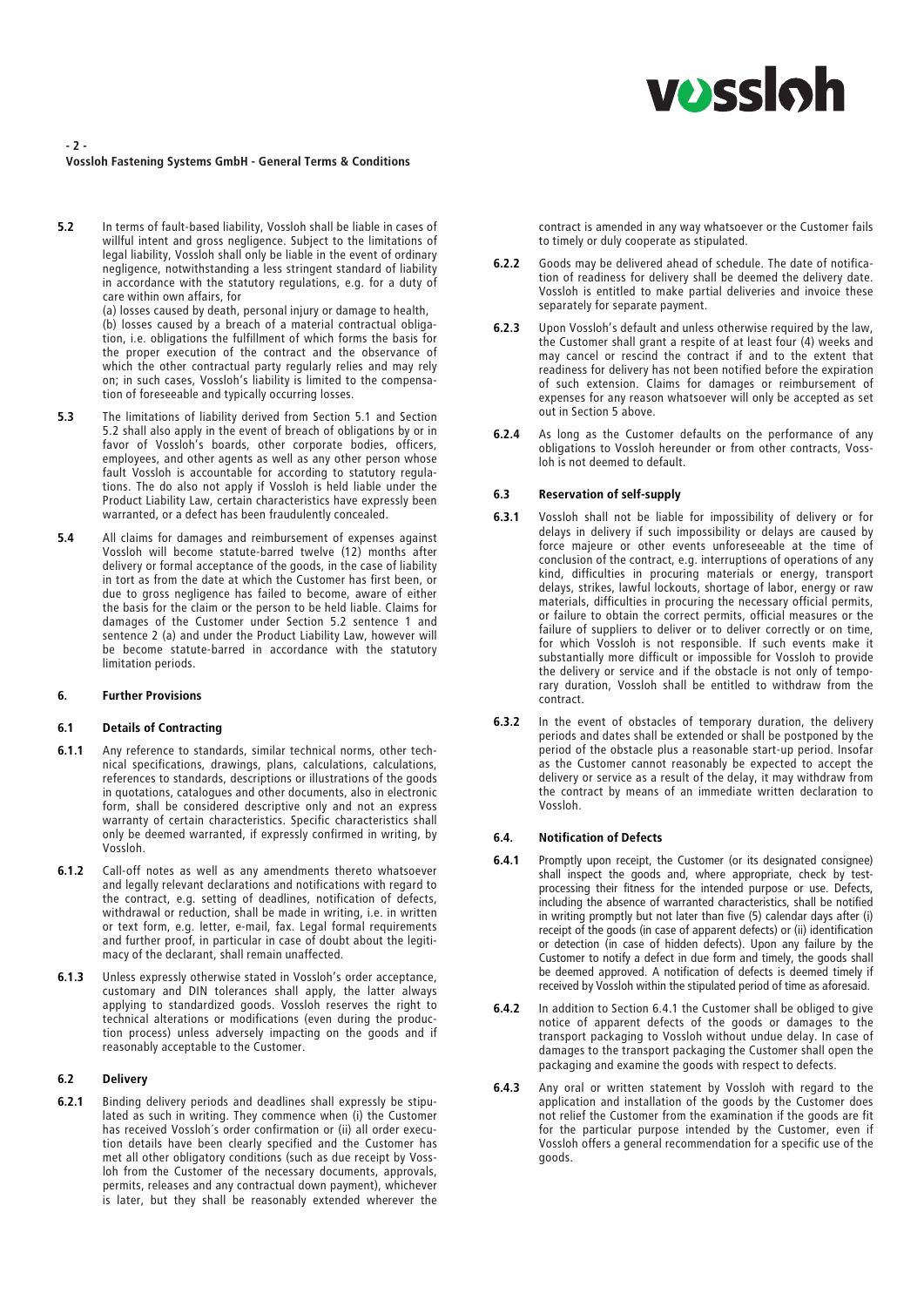

- 3 - Vossloh Fastening Systems GmbH - General Terms & Conditions

#### 6.5 Intellectual Property Rights

- 6.5.1 Vossloh warrants in accordance with this Section 6.5 that the delivered goods are free of industrial property rights or copyrights of third parties. Each contracting party shall notify the other contracting party in writing without delay if claims are asserted against it due to the infringement of such rights.
- 6.5.2 In the event that the delivered good infringes an industrial property right or copyright of a third party, Vossloh shall, at its discretion and at its expense, modify or replace the good in such a way that the rights of third parties are no longer infringed, but the good continues to fulfill the contractually agreed specifications, or provide the Customer with the right of use by concluding a license agreement with the third party. If Vossloh does not succeed in doing so within a reasonable period of time, the Customer shall be entitled to withdraw from the contract or to reduce the purchase price accordingly. Any claims for damages of the Customer shall be subject to the limitations of Section 5.
- **6.5.3** In the event of infringements of rights by goods of other manufacturers supplied by Vossloh, Vossloh shall, at its discretion, assert its claims against the manufacturers and upstream suppliers for the account of Customer or assign them to Customer. In such cases, claims against Vossloh shall only exist in accordance with the provisions of this Section 6.5 if the legal enforcement of the aforementioned claims against the manufacturers and upstream suppliers was unsuccessful or is futile, e.g. due to insolvency.
- **6.5.4** If products or services have been developed as specified by the Customer, or if any property right is infringed against when using the goods in combination with products not supplied by Vossloh, Vossloh may not be held liable for the existence or nonexistence of any third-party property rights, nor may Vossloh be held liable for a property right infringement for any such uses as the Customer has failed to communicate in advance to Vossloh. In any other cases, Vossloh's liability shall be governed by the provisions of Section 5 hereof.

#### 6.6 Copyright

- 6.6.1 Vossloh retains ownership or copyright of all quotations and cost estimates submitted by it as well as drawings, illustrations, calculations, brochures, catalogs, models, tools and other documents and aids made available to the Customer. The Customer may not make these items available to third parties, either as such or in terms of content, disclose them, use them himself or through third parties, or reproduce them without the express consent of Vossloh. Upon the Vossloh's request, the Customer shall return these items in full to Vossloh and destroy any copies made if they are no longer required by the Customer in the ordinary course of business or if negotiations do not lead to the conclusion of a contract. Excluded from this is the storage of electronically provided data for the purpose of usual data security.
- 6.6.2 Drawings, other documents and engineering design services provided by Vossloh to the Customer may be used by the latter solely for the designated purpose and, without first obtaining Vossloh's approval, shall not be disclosed to a third party or published in any way. Copies thereof may only be made for filing or as replacement. If the original of any such document shows a copyright notice, the Customer shall repeat such copyright notice also on any copies.
- 6.6.3 Marks, labels or other signs identifying Vossloh products , including product or serial numbers, or deemed to prove that a product originates from the Customer or a third party, shall strictly not be altered, changed or removed.

#### **6.7.1** The performance of the contract by Vossloh is conditional upon that (i) all necessary export licenses, permits, licenses and other permissions being obtained by the Customer from the relevant authorities for the destination and intended use of the goods; (ii) if Vossloh is required to have any permit or license from any governmental or other regulatory authority, such permit or license being granted to Vossloh at the required time; and/or (iii) such performance shall not be prevented by impediments on the grounds of national and international legal requirements, including but not limited to foreign trade regulations, export control regulations, customs requirements, embargoes or other sanctions (hereinafter "Trade Sanctions").

- **6.7.2** If during the term of the contract any Trade Sanction shall apply to Vossloh, Vossloh shall be entitled at its sole and absolute discretion (i) to immediately suspend the performance of obligations affected be such Trade Sanctions until Vossloh may lawfully discharge the obligation; and/or (ii) to terminate the contract without cause following which Vossloh shall be relieved of its contractual obligations, except for the accrued rights and obligations which shall survive the termination of the contract.
- **6.7.3** In case of any delay in the performance of its obligations under the contract by Vossloh caused by requirements to obtain any permit or license from any governmental or other regulatory authority, the time for the performance of its obligations by Vossloh is extended accordingly.
- 6.7.4 The Customer declares and certifies that (i) the goods will not be used in any nuclear explosive activity or unsafeguarded nuclear fuel-cycle activity; (ii) the goods will not be used in any activities related to the development or production of chemical or biological weapons; and (iii) the goods will only be used for civil enduses. The Customer further declares and certifies that it will not re-export the goods to third countries, explicitly not to North Korea (Democratic People´s Republic of Korea (DPRK or DPR Korea) and/or to the region of Crimea and/or Sewastopol or in relation to these regions.
- 6.7.5 If the Customer transfers goods delivered by Vossloh to a third party, the Customer shall comply with all applicable national and international (re-) export control regulations. In any event of such transfer of goods the Customer shall comply with the (re-) export control regulations of the Federal Republic of Germany, of the European Union and, when and to the extent applicable, of the United States of America.
- 6.7.6 The Customer, upon request by Vossloh, shall promptly provide Vossloh with all information pertaining to the particular endcustomer, the particular destination and the particular intended use of the goods, provided by Vossloh, in form of an end-user declaration.

#### 7. Force Majeure

7.1 "Force Majeure" means the occurrence of an event or circumstance that prevents or impedes a party from performing one or more of its contractual obligations under the contract, if and to the extent that that party proves (i) that such impediment is beyond its reasonable control; and (ii) that it could not reasonably have been foreseen at the time of the conclusion of the contract; and (iii) that the effects of the impediment could not reasonably have been avoided or overcome by the affected party.

7.2 In the absence of proof to the contrary, the following events affecting a party shall be presumed to fulfil conditions (i) and (ii) under Section 7.1: (a) War, whether declared or not, armed conflicts and hostilities or the serious threat of the same or occupation by foreigners; (b) Rebellion, revolution, or military coup d'état or civil war; (c) Act of terrorism, sabotage or piracy; (d) Act of authority whether lawful or unlawful, compliance with any law or governmental order, rule, regulation or direction;

6.7 Export Control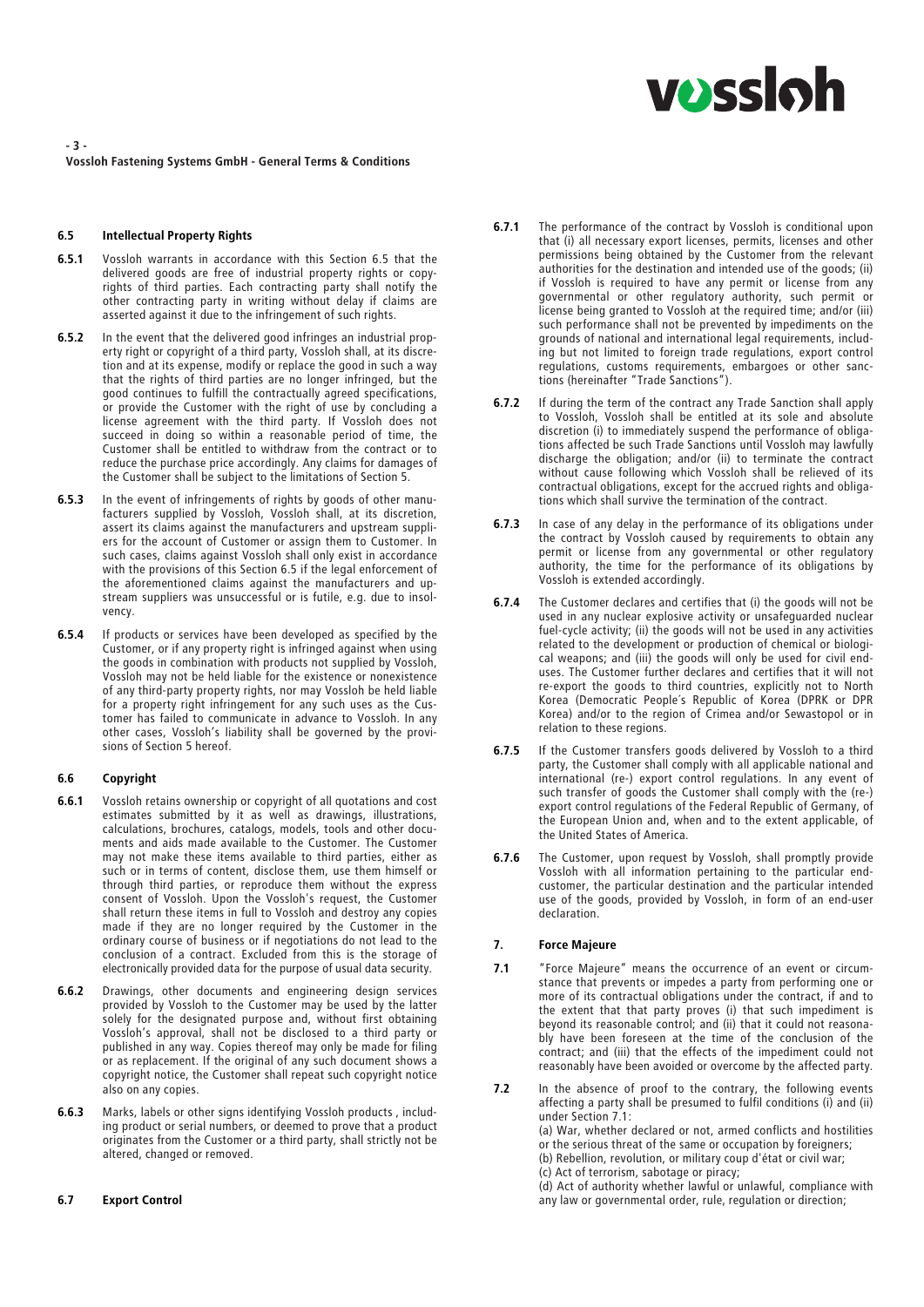# **vossloh**

#### - 4 - Vossloh Fastening Systems GmbH - General Terms & Conditions

(e) Nuclear radiations or leakage of any radioactive and toxic materials;

(f) Labor general strikes, except cases solely limited to the Subcontractor's personnel;

(g) Outbreak of epidemic or pandemic plague or natural disasters; or

(h) Earthquake, flood and unusual inundations (considering the available statistics and despite forecasting necessary arrangements with respect to the existing information by the Subcontractor, extensive and uncontrollable fires.

- **7.3** In addition to the Force Majeure conditions the Parties may refuse to fulfil their contractual obligations under Subcontract insofar as the fulfillment is prohibited or impaired by Trade Sanctions.
- 7.4 A party successfully invoking this Clause is relieved from its duty to perform its obligations under the contract and from any liability in damages or from any other contractual remedy for breach of contract, from the time at which the impediment causes inability to perform, provided that the notice thereof is given without delay. If notice thereof is not given without delay, the relief is effective from the time at which notice thereof reaches the other party. Where the effect of the impediment or event invoked is temporary, the above consequences shall apply only as long as the impediment invoked impedes performance by the affected party. Where the duration of the impediment invoked has the effect of substantially depriving the contracting parties of what they were reasonably entitled to expect under the contract, either party has the right to terminate the contract by notification within a reasonable period to the other party. Unless otherwise agreed, the parties expressly agree that the contract may be terminated by either party if the duration of the impediment exceeds one hundred and twenty (120) calendar days.

#### 8. Termination

- 8.1 Notwithstanding the foregoing provisions, the Customer may cancel the purchase order as allowed by law if it had become impossible for Vossloh to fulfill its obligations, if Vossloh should fail to fulfill material obligations on a timely basis or in case of any breach of conditions set forth in these General Terms and Conditions attributable to Vossloh. In the event performance is called for by a specific calendar date, Vossloh will be deemed to be in default only after the Customer has expressly notified Vossloh directly in writing and set an appropriate period of time for compliance.
- 8.2 The Customer's declared intention to withdraw from the purchase order must be exercised within an appropriate period of time after the occurrence of the event responsible for such withdrawal in the form of written notice addressed directly to Vossloh.
- 8.3 Vossloh my withdraw from a sales contract if (a) the sales contracts in in violations of the law; (b) a petition has been filed for initiation of insolvency proceedings in respect of the assets of the Customer; (c) the Customer is in breach of its obligations towards Vossloh or third parties without good reason; (d) the Customer has provided incorrect information of its creditworthiness; (e) the amount covered by a credit insurer is reduced; (f) Vossloh cannot fulfill its obligations for other reasons or can

only do so through the use of funds that would be unreasonable in view of its own legitimate interests and those of the Customer in evidence at that time of closing the contract and the agreed remuneration.

8.4 Further legal rights of Vossloh will not be affected by the rights of withdrawal. The Customer may not claim damages in case of withdrawal by Vossloh.

#### 9. Retention of Title

- 9.1 Pending settlement in full of any and all accounts receivable from, or arising from the business relationship with, the Customer, including any (i) future claims from subsequently made contracts, (ii) recourse claims and rights to indemnification accruing from drafts, bills of exchange or checks, and (iii) a current account balance in Vossloh's favor that covers certain or all receivables, Vossloh retains title to the goods delivered (hereinafter "Conditional Goods").
- 9.2 The Customer shall ensure good and sufficient insurance cover for the Conditional Goods, including against fire and theft. Claims against the insurers from an insured risk affecting Conditional Goods are hereby assigned to Vossloh at the value of such Conditional Goods.
- 9.3 Conditional Goods shall be treated and/or processed on behalf of Vossloh as manufacturer under the terms of § 950 German Civil Code (BGB), however, without obligating Vossloh. If Vossloh's goods are processed or inseparably combined or commingled with other assets not owned by Vossloh, Vossloh acquires coownership in the newly created asset at the ratio the invoice value of Vossloh's goods bears to the invoice values of the other processed, combined or commingled assets. If Vossloh's goods are combined with other movable assets to form one new product (deemed the principal asset), the Customer hereby assigns to Vossloh a joint ownership interest in such new product at the same ratio. The Customer shall keep items owned or co-owned by, free of charge to, Vossloh. Assets co-owned by Vossloh as aforesaid shall be deemed Conditional Goods. As and when so requested by Vossloh, the Customer shall furnish all information required to safeguard Vossloh's title, ownership or coownership.
- 9.4 The Customer is entitled to resell Conditional Goods in the ordinary course of business, however, not to dispose thereof, nor assign, pledge, grant a lien on, or other security interest in, any such goods. Where Conditional Goods are not directly paid by the Customer's buyer, the Customer as reseller shall also reserve title to such resold goods. The right to resale, treatment or processing of Conditional Goods expires without notice if and when the Customer stops or suspends payment, or defaults on its payment obligations, to Vossloh.
- 9.5 The Customer hereby assigns to Vossloh any and all such receivables (including any related collateral security and any ancillary rights or interests) due to the Customer from end-users or other third-party buyers from or in connection with the resale of Conditional Goods. The Customer shall not make any agreement with its buyers that (i) excludes or otherwise impairs Vossloh's rights or interests or (ii) is designed to void the advance assignment of a receivable hereunder. If Conditional Goods are sold together with other assets, the related receivable from the Customer's buyer shall be deemed assigned to Vossloh pro rata of the agreed contract price unless the price of the conditional Vossloh product can be derived from the Customer's invoice. If items coowned by Vossloh are resold as Conditional Goods, the related receivable shall be deemed assigned at the ratio of Vossloh's coownership.
- 9.6 Unless and until Vossloh withdraws this authority at its discretion, the Customer will remain entitled to collect receivables assigned to Vossloh, at whose request the Customer will furnish all information and documentation required for Vossloh to collect such receivables and promptly notify its buyers of the assignment to Vossloh.
- 9.7 If the Customer includes receivables from the resale of Conditional Goods in a current account with its buyers (hereinafter "Contingent Receivables"), such portion of any (closing or open) balance in favor of, is hereby assigned to Vossloh by, the Cus-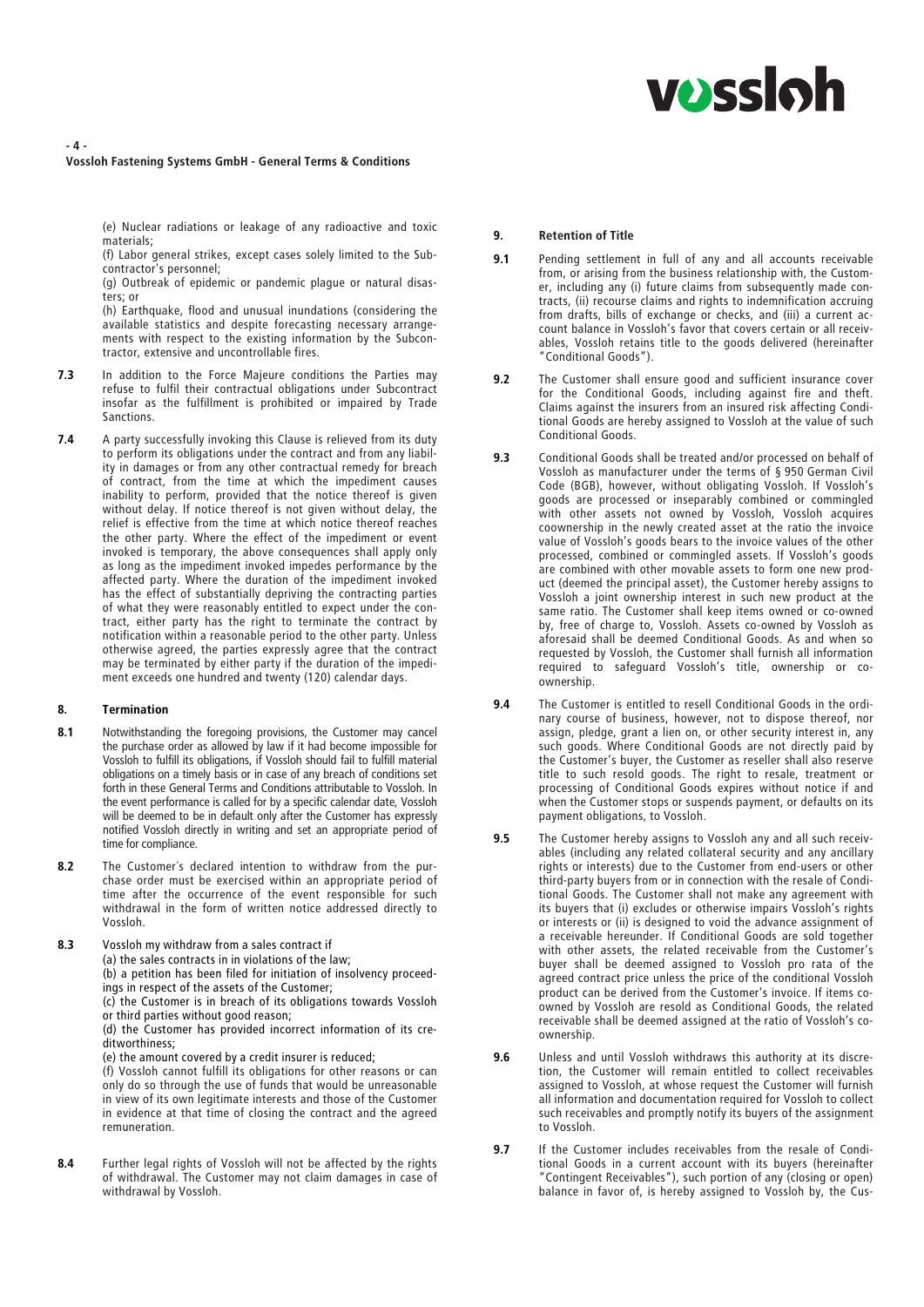# **vossloh**

#### - 5 - Vossloh Fastening Systems GmbH - General Terms & Conditions

tomer as corresponds to the aggregate total of Contingent Receivables due to Vossloh.

- 9.8 If the Customer has already assigned to a third party any Contingent Receivables (such as by recourse/nonrecourse factoring) or made any other arrangement likely to impair Vossloh's current or future security rights and interests under the terms of this Section 9, the Customer shall promptly notify Vossloh thereof. An assignment by recourse factoring will entitle Vossloh to cancel the contract and require goods delivered to, to be redelivered by, the Customer, as will any assignment by nonrecourse factoring if, the Customer, as will any assignment by nonrecourse factoring if, according to the factoring agreement, the Customer cannot freely dispose of the price paid for the receivable.
- 9.9 Any noncompliance by the Customer with the contract (particularly any default on payment) will entitle Vossloh to cancel the contract and ipso facto obligate the Customer to redeliver the goods. For the purpose of verifying the inventory of Vossloh products on stock, Vossloh may anytime during normal business hours enter upon the Customer's premises. Any third party attachment of Conditional Goods or assigned receivables shall promptly be reported by the Customer in writing to Vossloh.
- 9.10 Wherever the value of collateral security (furnished as aforesaid) exceeds the receivables so secured by more than an aggregate twenty percent (20%), Vossloh, if and when so requested by the Customer, shall release any such excess collateral at its sole discretion.

#### 10. Passing of Risk

- 10.1 Unless agreed otherwise, the risk of accidental loss and accidental deterioration of the goods shall pass to the Customer ex works at the place of loading (EXW according to INCOTERMS 2020). This applies even if Vossloh covers the shipping costs or carriage. Vossloh is not obliged to insure the goods against damage in transit.
- 10.2 Goods notified ready for shipment or due for delivery shall promptly be called off by the Customer. Any failure to call off or accept goods ready for shipment will entitle Vossloh at

its sole discretion to ship such goods or store them at the Customer's risk, cost and expense.

10.3 Goods ordered and duly and properly delivered will generally not be taken back.

#### 11. Non-Assignment

The Customer may only assign its rights under this contract without Vossloh´s consent to insurers and only to the extent that the latter bear the loss claimed by the Customer. § 354 a of the German Commercial Code (Handelsgesetzbuch - HGB) remains unaffected.

#### 12. Right to Offset / Withhold

The Customer may exercise a right of retention or offset only against uncontested or finally adjudged counterclaims.

#### 13. Confidentiality

- 13.1 The Customer (i) shall keep secret all information, including without limitation drawings, documents, know how, samples, production devices, models, media (hereinafter collectively, "Information"), (ii) may not make such Information available to third parties without Vossloh´s written consent and (iii) may not use such Information for purposes other than as determined by us. These obligations apply mutatis mutandis to copies and duplicates of the Information
- 13.2 This confidentiality obligation does not apply to information (i)

that the Customer had already obtained legitimately at the time of disclosure provided such information was not subject to a confidentiality obligation, (ii) that the Customer later obtains legitimately without being obligated to keep such information confidential, (iii) that is or becomes generally known without any breach of contract by one of the parties or (iv) for the disclosure or the independent use of which the Customer has received permission.

13.3 The Customer may not advertise its business relationship to us without Vossloh´s prior written consent.

#### 14. Compliance

- 14.1 The Customer and Vossloh agree to comply with all applicable laws and regulations. The Customer shall refrain from actions or omissions that, regardless of the form of participation, may lead<br>to administrative fines or criminal prosecution, The Customer to administrative fines or criminal prosecution, The Customer shall be obliged to take all steps necessary to avoid respective actions or omissions.
- 14.2 In the event of a breach of one of the aforementioned obligation, the Customer shall inform Vossloh without undue delay of a breach affecting the cooperation with Vossloh and immediately cease such actions. The Customer shall compensate Vossloh for any and all damage suffered by Vossloh due to such breach and / or Vossloh shall have the right to terminate in writing any contract for cause without notice. Vossloh shall have the right to demand indemnification from any third party claims or damages that have been caused by a breach of the aforementioned obligation by the Customer, its sub-contractors or their respective subcontractors.
- 14.3 Vossloh has a Code of Conduct applicable to all its legal entities and employees that can be downloaded from Vossloh´s corporate website on the internet. Vossloh is not obliged to introduce its customers' compliance rules over and above this.

#### 15. Final Provisions

- 15.1 Any and all legal relations between the Customer and Vossloh shall exclusively be governed by the law of the Federal Republic of Germany. The United Nations Convention on Contracts for the International Sale of Goods (CISG) is excluded.
- 15.2 For any dispute arising from or in connection with the contract and concerning its validity with all Customers whose place of business is registered in Germany, the European Union or the European Economic Area: To the extent permitted by law, the courts in Werdohl shall have exclusive jurisdiction. However, Vossloh may also sue the Customer at the latter's general venue.
- 15.3 All disputes arising from or in connection with the contract and concerning its validity with Customers whose place of business is registered outside Germany, the European Union or the European Economic Area shall be subject to a final decision pursuant to the rules of arbitration of the Deutsche Institution für Schiedsgerichtsbarkeit e. V. (DIS, or German Arbitration Institute) without recourse to the ordinary courts of law. The location of the arbitration procedure is Düsseldorf. The language of the arbitration procedure shall be the language in which the contract is concluded. There shall be one arbitrator (single arbitrator).
- 15.4 In the event any provision of these General Terms and Conditions should be or become invalid, in their entirety or in part, the remaining provisions will remain valid. Vossloh and the Customer will then replace the invalid provision by a valid provision that most closely approximates the economic intent and purpose of any such invalid provision.
- 15.5 Vossloh will process and store data of Customer to the extent required for the conduct of business with the Customer and Vossloh is required to retain such data by law. Personal data of